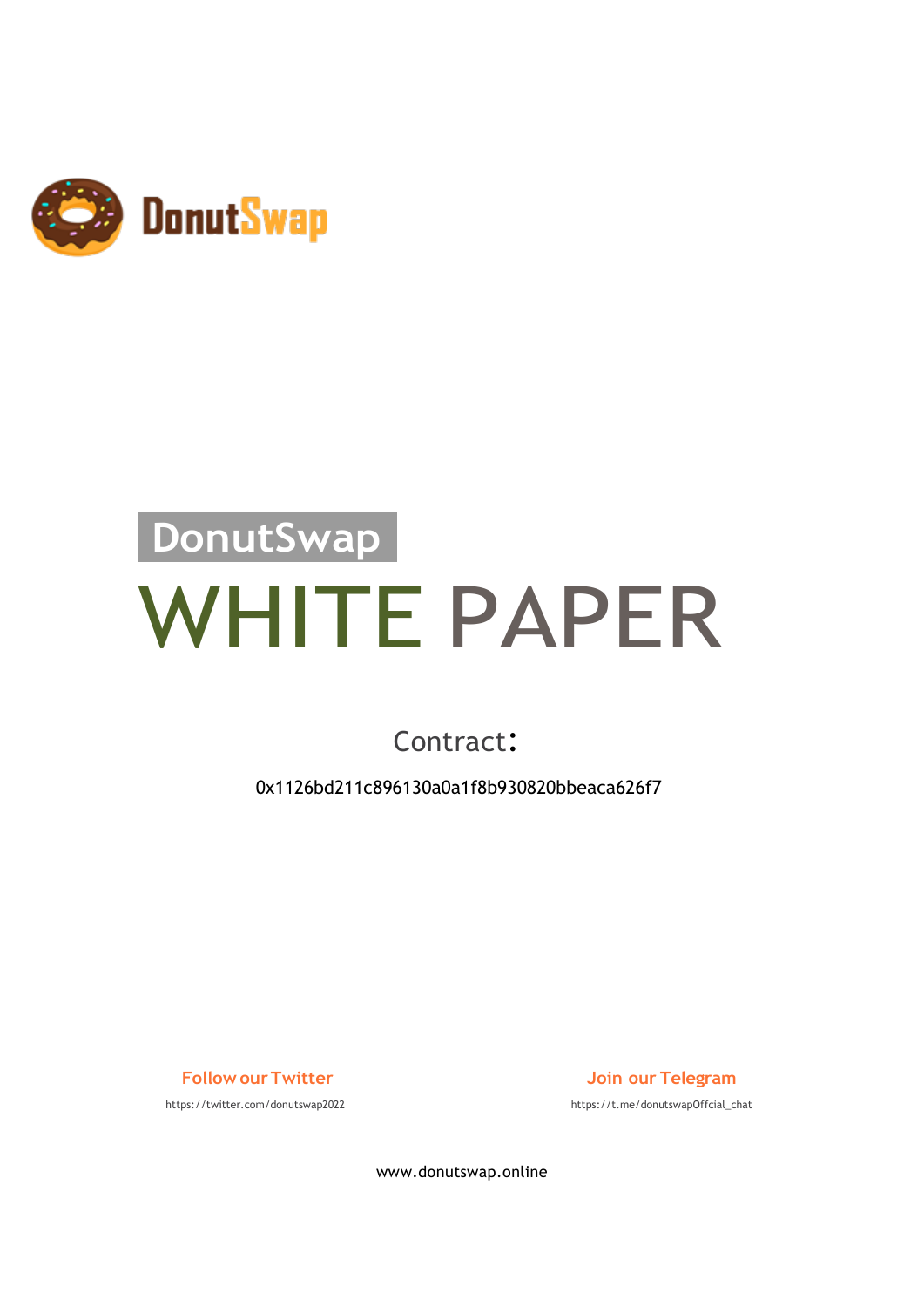#### *"Cryptocurrencywilldoto bankswhat email didto the postal industry"*

#### **Mission**

- 1. Presents an opportunity to token holders to transact digital assets across the digital market.
- 2. Lower the barrier for entry to a more advanced financial system
- 3. Introduces every holder to the world of decentralization
- 4. Provides awareness to the immeasurable usages of digital assets
- 5. The future of both the crypto & music industry with an ecosystem that boasts of a new and improved solution for paying artists and products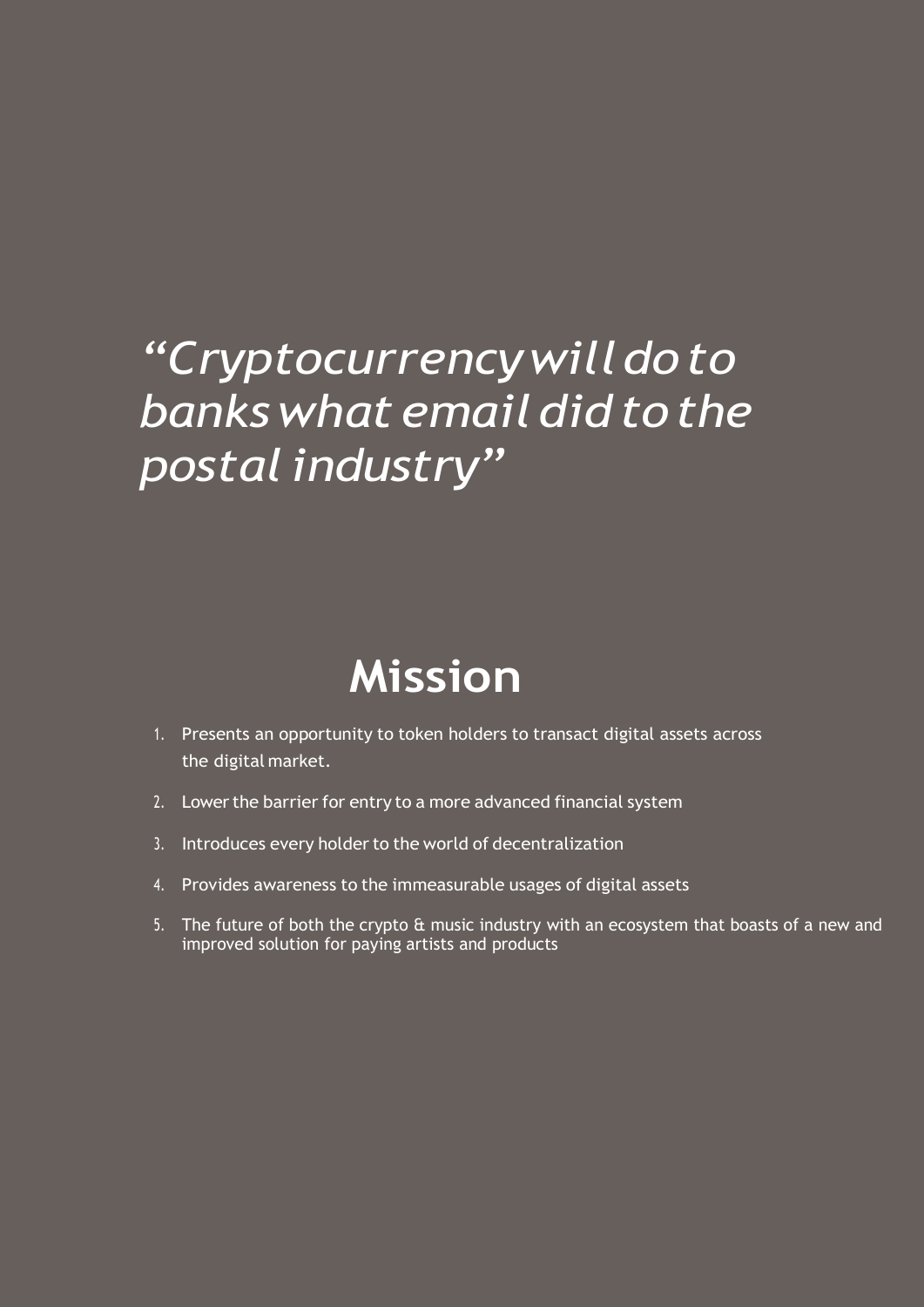## **LEGALDISCLAIMER**

*It is requested to read this legal disclaimer section with full attention. In case of any doubt, the consultancy should be taken from the legal, financial, tax, or another professional law practitioner. All the items of information which have been given below are not to be given in an exhaustive way and they can never be considered a part of various contractual relationships.*

*It is our utmost desire that the information given in this white paper should be accurate, up to date and all the products, services, technical architecture, token distribution, company timelines, moreover, all these materials could have changed without any notice and they can never be considered a binding agreement of the professional advice.*

*This white paper does not bound any individual to enter into any contract or enter into any binding legal commitment to the contribution. This white paper also does not constitute any form or any part of any opinion which can be considered advice, or which can sell, or which can solicit any offer by Trillions to purchase our token nor shall it be considered a part of any effect which can be used for the formation of contract or investment decision.*

*This white paper also does not have any capacity to bind any person to enter into any contract or consider it a binding legal commitment to the contribution of the whitepaper. Even no sales and even no cryptocurrency or any other form of any payment can never be accepted based on this white paper. But be sure that any advancement or any date or any new information of this token will be made available for the private and public contributors.*

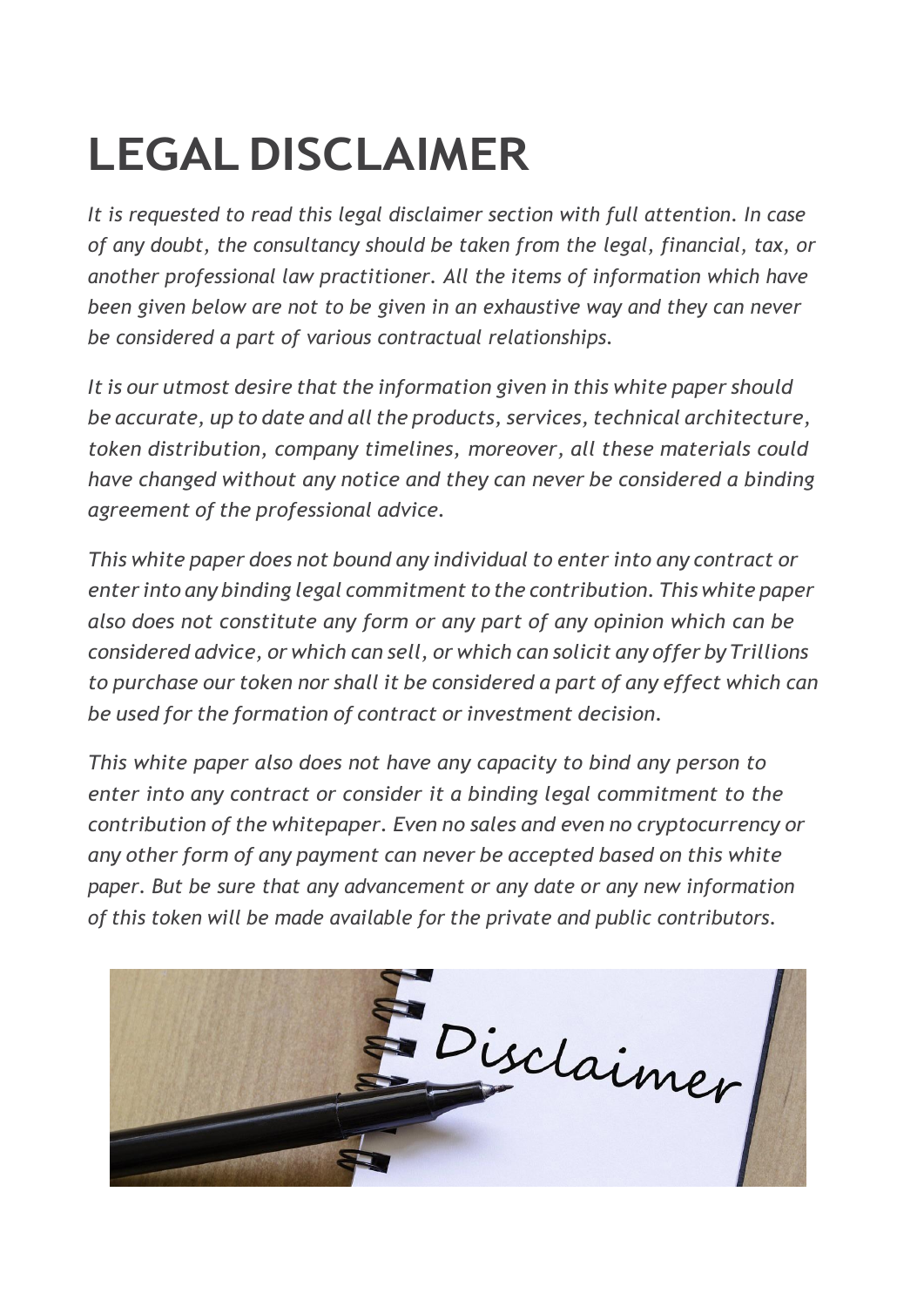### **Introduction**

DonutSwap will be the leading decentralized exchange on Binance Smart Chain, with the highest trading volumes in the market.

DonutSwap helps you make the most out of your crypto in three ways:Trade, Earn, and Win.

Why pay more? DonutSwap runs on Binance Smart Chain, a blockchain with much lower transaction costs than Ethereum or Bitcoin. Trading fees are lower than other top decentralized exchanges too, so that's a double win for you!

Trade directly from your wallet app. Unlike centralized exchanges like Binance or Coinbase, DonutSwap doesn't hold your funds when you trade: you have 100% ownership of your own crypto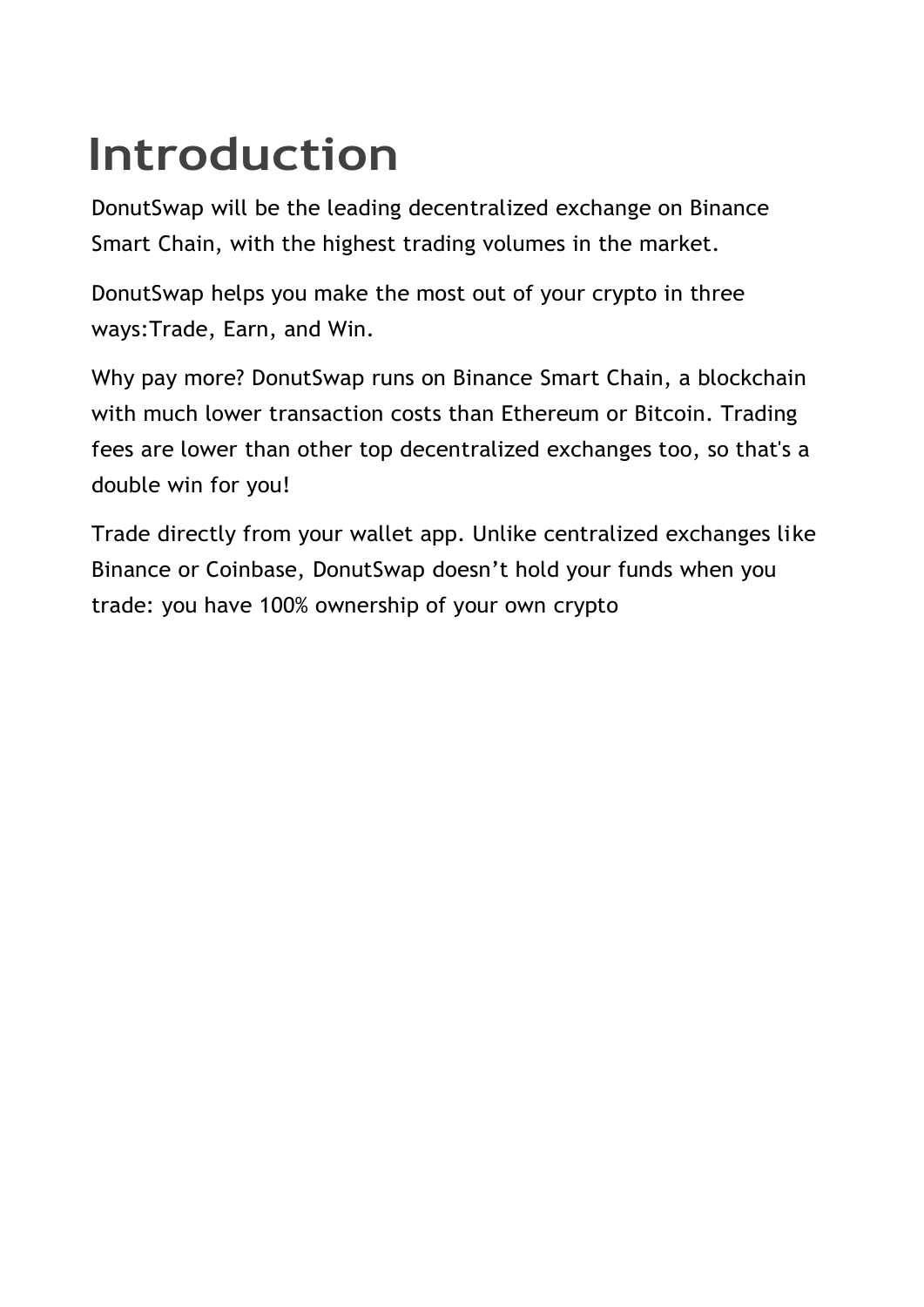#### **Tokenomics Total Supply** 1 Quadrallion Marketing: 100000000000000 Presale: 200000000000000 Airdrop: 200000000000000 **BURN: 1000000000000000** Circulating Supply: 500000000000000 **BURN** Circulating Supply **Circulating** Supply **Presale Marketing** meta-chart.com

#### Token Metrics

- Total Supply = 1 Quad
- Private Sale = 200 Trillion
- Presale = 200 Trillion
- Public Sale = 100 Trillion
- Initial Burn = 300 Trillion
- Team Wallet = 100 Trillion
- Development = 20 Trillion
- Marketing = 50 Trillion
- Giveaways = 30 Trillion
- $\cdot$  Type  $=$  BEP20
- Symbol = DONUT
- Platform = Smart Chain

#### Rewards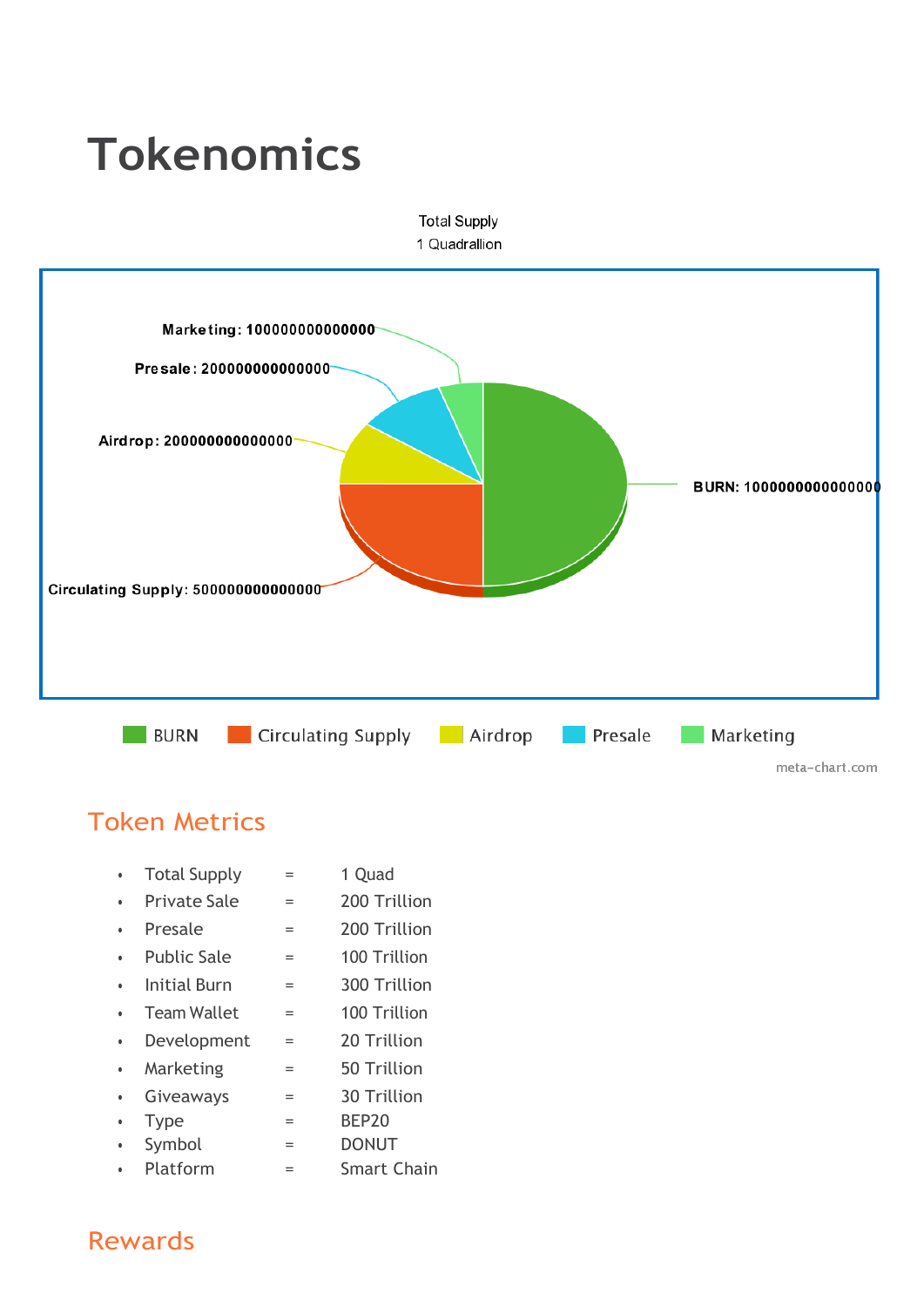- 40% BNB in Referral
- 60% DonutSwap in Referral